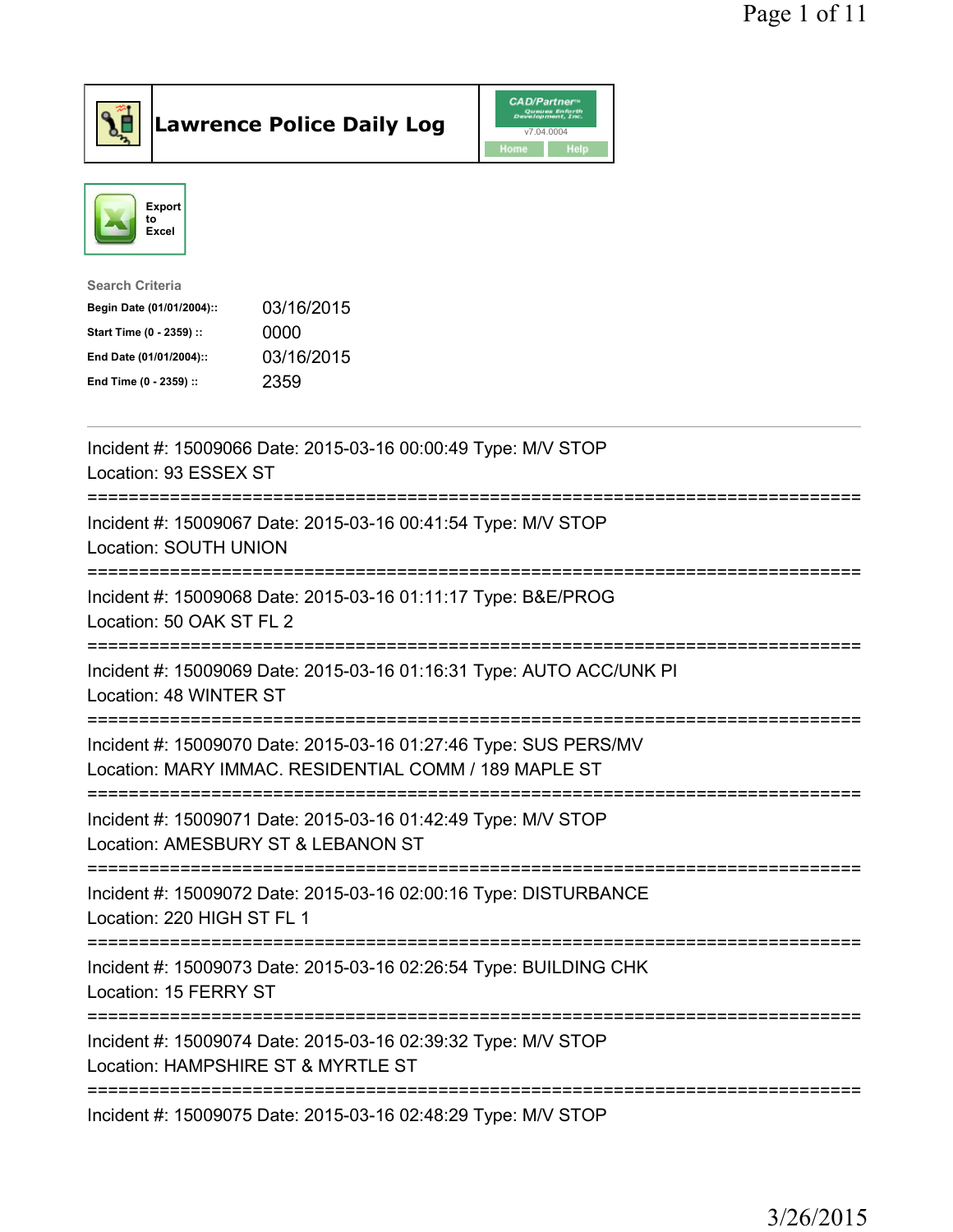Location: AMESBURY ST & HAVERHILL ST =========================================================================== Incident #: 15009076 Date: 2015-03-16 03:12:39 Type: NOISE ORD Location: 31 AVON ST =========================================================================== Incident #: 15009077 Date: 2015-03-16 06:08:30 Type: ALARMS Location: HEAD START / 262 PARK ST =========================================================================== Incident #: 15009078 Date: 2015-03-16 07:07:21 Type: HIT & RUN M/V Location: CANAL ST & FRANKLIN ST =========================================================================== Incident #: 15009079 Date: 2015-03-16 07:42:03 Type: ALARMS Location: 93 BEACON AV =========================================================================== Incident #: 15009081 Date: 2015-03-16 07:53:12 Type: B&E/MV/PAST Location: 150 BERNARD AV =========================================================================== Incident #: 15009080 Date: 2015-03-16 07:53:19 Type: AUTO ACC/PI Location: 567 MT VERNON ST =========================================================================== Incident #: 15009082 Date: 2015-03-16 08:19:36 Type: CK WELL BEING Location: WINTHROP AV =========================================================================== Incident #: 15009083 Date: 2015-03-16 08:24:37 Type: M/V STOP Location: AMESBURY ST & COMMON ST =========================================================================== Incident #: 15009084 Date: 2015-03-16 08:25:41 Type: UNWANTEDGUEST Location: 329 HIGH ST FL 1 =========================================================================== Incident #: 15009085 Date: 2015-03-16 08:27:29 Type: DOMESTIC/PROG Location: 38 NORRIS ST =========================================================================== Incident #: 15009086 Date: 2015-03-16 08:47:44 Type: INVESTIGATION Location: 90 LOWELL ST =========================================================================== Incident #: 15009087 Date: 2015-03-16 08:51:04 Type: SUS PERS/MV Location: DUNKIN DONUTS / 61 S UNION ST =========================================================================== Incident #: 15009088 Date: 2015-03-16 09:01:51 Type: ALARM/BURG Location: LESLIE INSURANCE / 645 BROADWAY =========================================================================== Incident #: 15009089 Date: 2015-03-16 09:15:18 Type: ALARM/BURG Location: 130 FRANKLIN ST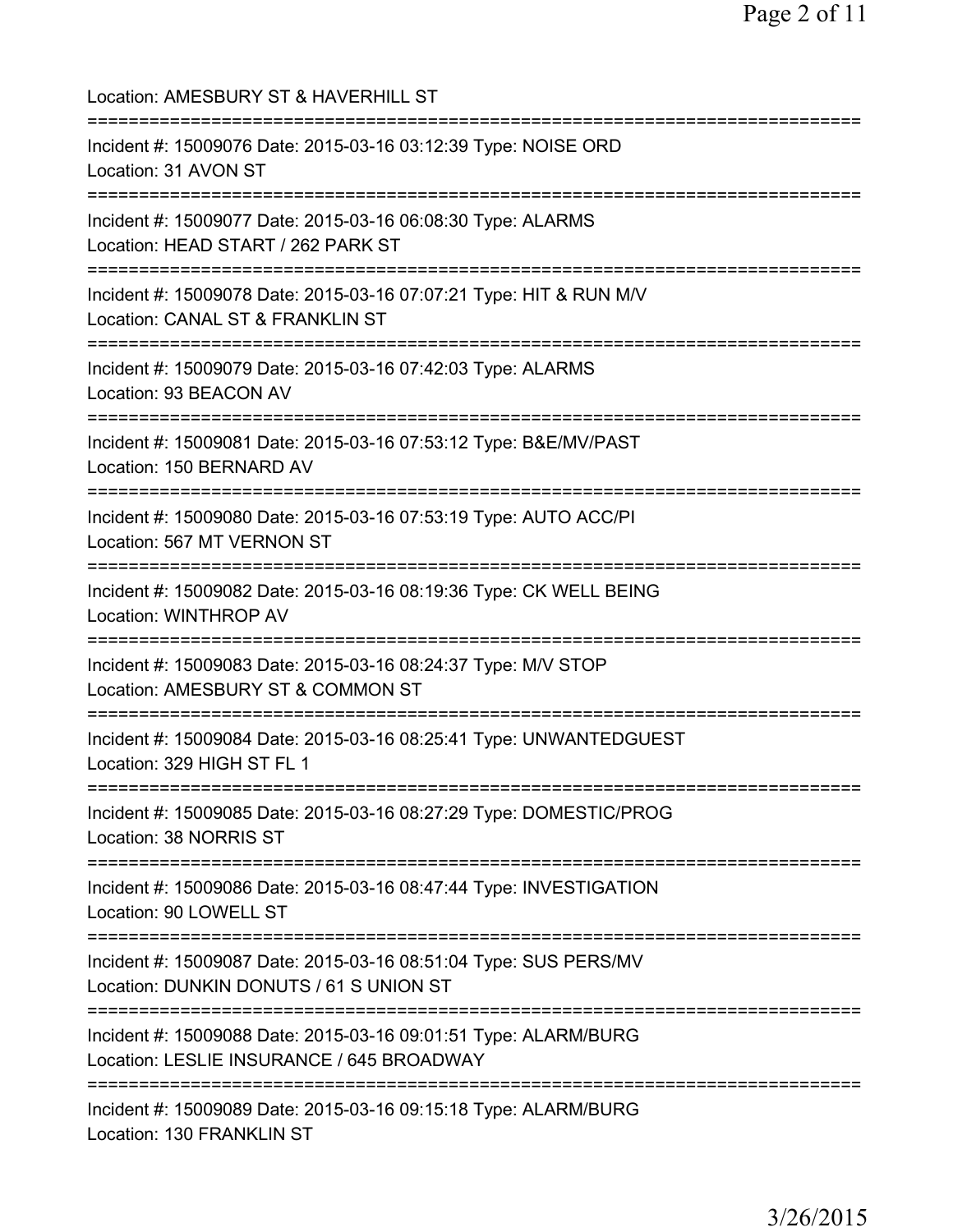| Incident #: 15009090 Date: 2015-03-16 09:19:32 Type: M/V STOP<br>Location: MERRIMACK ST & PARKER ST                             |
|---------------------------------------------------------------------------------------------------------------------------------|
| Incident #: 15009091 Date: 2015-03-16 09:33:54 Type: TOW OF M/V<br>Location: 38 TREMONT ST                                      |
| Incident #: 15009092 Date: 2015-03-16 09:48:02 Type: M/V STOP<br>Location: AUBURN ST & HAMPSHIRE ST<br>======================== |
| Incident #: 15009093 Date: 2015-03-16 09:51:41 Type: SUS PERS/MV<br>Location: 205 BROADWAY                                      |
| Incident #: 15009094 Date: 2015-03-16 09:58:27 Type: SPECIAL CHECK<br>Location: MCDONALDS / 50 BROADWAY                         |
| ;==========================<br>Incident #: 15009095 Date: 2015-03-16 09:59:18 Type: DISTURBANCE<br>Location: 257 BROADWAY #7    |
| Incident #: 15009096 Date: 2015-03-16 10:03:26 Type: M/V STOP<br>Location: ANDOVER ST & S BROADWAY                              |
| Incident #: 15009097 Date: 2015-03-16 10:21:38 Type: THREATS<br>Location: 233 HAVERHILL ST                                      |
| Incident #: 15009098 Date: 2015-03-16 10:22:36 Type: M/V STOP<br>Location: KENNETH ST & S BROADWAY                              |
| Incident #: 15009099 Date: 2015-03-16 10:25:50 Type: STOL/MV/PAS<br>Location: 56 COOLIDGE ST                                    |
| Incident #: 15009100 Date: 2015-03-16 10:36:19 Type: DOMESTIC/PAST<br>Location: 101 LOWELL ST                                   |
| Incident #: 15009101 Date: 2015-03-16 10:46:10 Type: M/V STOP<br>Location: KENNETH ST & S BROADWAY                              |
| Incident #: 15009102 Date: 2015-03-16 10:51:48 Type: SUS PERS/MV<br>Location: BROADWAY & HAVERHILL ST                           |
| Incident #: 15009103 Date: 2015-03-16 10:59:15 Type: M/V STOP<br>Location: HAFFNERS GAS STATION / 194 S BROADWAY                |
|                                                                                                                                 |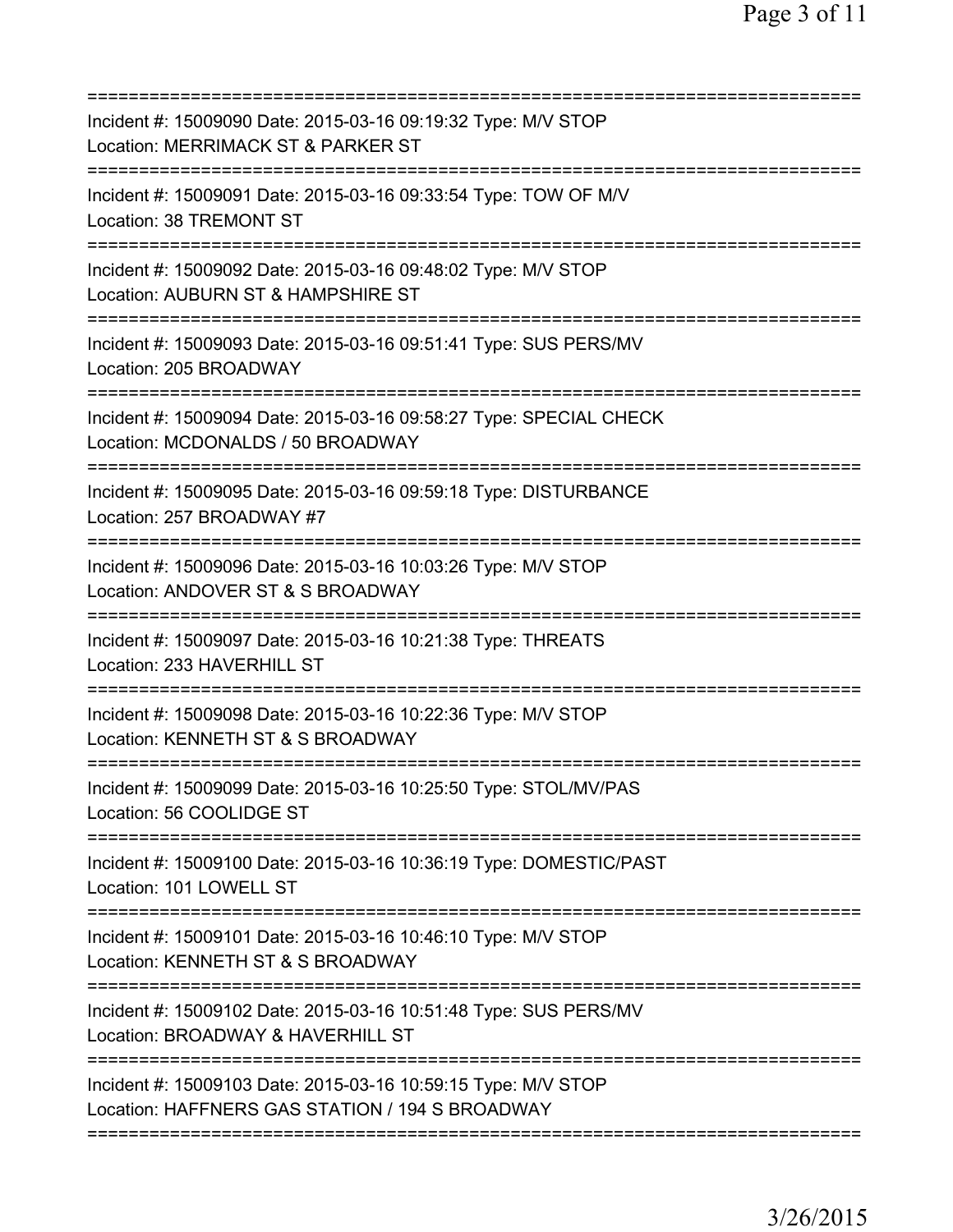| Incident #: 15009104 Date: 2015-03-16 11:08:45 Type: ALARM/BURG<br>Location: 302 JACKSON ST                        |
|--------------------------------------------------------------------------------------------------------------------|
| Incident #: 15009105 Date: 2015-03-16 11:10:26 Type: SUS PERS/MV<br>Location: 145 FRANKLIN ST                      |
| Incident #: 15009107 Date: 2015-03-16 11:22:54 Type: LIC PLATE STO<br>Location: 14 ROLLINS ST                      |
| Incident #: 15009106 Date: 2015-03-16 11:23:50 Type: DOMESTIC/PROG<br>Location: 32 WARWICK ST FL 3                 |
| Incident #: 15009108 Date: 2015-03-16 11:24:16 Type: B&E/PAST<br>Location: 74 BENNINGTON ST FL 2ND                 |
| Incident #: 15009109 Date: 2015-03-16 11:34:56 Type: ALARM/BURG<br>Location: GLENN GARY / 26 ISLAND ST             |
| Incident #: 15009110 Date: 2015-03-16 11:43:56 Type: NOISE ORD<br>Location: 86 PHILLIPS ST                         |
| Incident #: 15009111 Date: 2015-03-16 12:03:24 Type: LOST PROPERTY<br>Location: 57 WILLOW ST                       |
| ==================<br>Incident #: 15009112 Date: 2015-03-16 12:21:36 Type: NOTIFICATION<br>Location: 20 SAVOIE AV  |
| Incident #: 15009113 Date: 2015-03-16 12:22:51 Type: M/V STOP<br>Location: COMMON ST & LAWRENCE ST                 |
| Incident #: 15009114 Date: 2015-03-16 12:39:35 Type: AUTO ACC/NO PI<br>Location: HUMAN RESOURCE / 280 MERRIMACK ST |
| Incident #: 15009115 Date: 2015-03-16 12:41:55 Type: MISSING PERS<br>Location: 555 S UNION ST                      |
| Incident #: 15009116 Date: 2015-03-16 12:50:13 Type: TEST QED<br>Location: 2 MUSEUM SQ                             |
| Incident #: 15009119 Date: 2015-03-16 12:52:53 Type: STOL/MV/PAS<br><b>Location: JACKSON ST</b>                    |
| Incident #: 15009118 Date: 2015-03-16 12:53:53 Type: TRESPASSING                                                   |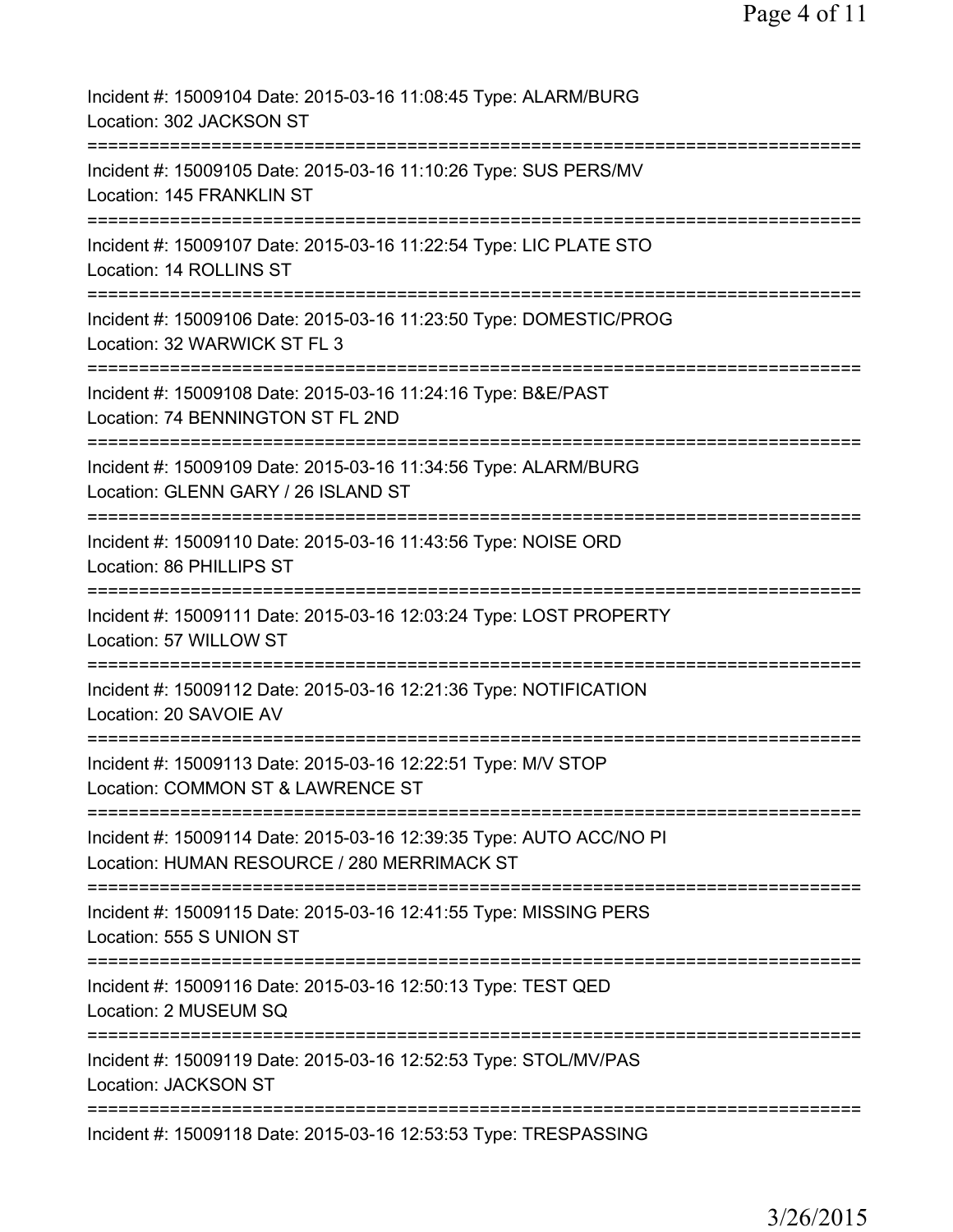Location: 24 INMAN ST =========================================================================== Incident #: 15009117 Date: 2015-03-16 13:04:27 Type: AUTO ACC/NO PI Location: BROADWAY & CANAL ST =========================================================================== Incident #: 15009120 Date: 2015-03-16 13:29:12 Type: CK WELL BEING Location: 800 ESSEX ST #RM 115 =========================================================================== Incident #: 15009121 Date: 2015-03-16 13:34:36 Type: 209A/SERVE Location: 54 FOSTER ST =========================================================================== Incident #: 15009122 Date: 2015-03-16 13:59:27 Type: SUS PERS/MV Location: 4 HEY ST =========================================================================== Incident #: 15009123 Date: 2015-03-16 14:00:30 Type: STOLEN PROP Location: 1 GENERAL ST =========================================================================== Incident #: 15009125 Date: 2015-03-16 14:33:05 Type: FRAUD Location: 4 EXETER ST =========================================================================== Incident #: 15009124 Date: 2015-03-16 14:37:11 Type: TOW OF M/V Location: JACKSON ST & MONTGOMERY ST =========================================================================== Incident #: 15009126 Date: 2015-03-16 14:38:21 Type: DOMESTIC/PROG Location: 200 COMMON ST =========================================================================== Incident #: 15009127 Date: 2015-03-16 14:49:22 Type: DISTURBANCE Location: ANDOVER ST & S BROADWAY =========================================================================== Incident #: 15009128 Date: 2015-03-16 14:57:18 Type: M/V STOP Location: 1 GENERAL ST =========================================================================== Incident #: 15009129 Date: 2015-03-16 14:59:27 Type: DRUG VIO Location: BURGER KING / 187 BROADWAY =========================================================================== Incident #: 15009130 Date: 2015-03-16 15:01:02 Type: RECOV/STOL/MV Location: LEA ST & WYMAN ST =========================================================================== Incident #: 15009131 Date: 2015-03-16 15:22:55 Type: M/V STOP Location: ADAMS ST & BEACON ST =========================================================================== Incident #: 15009132 Date: 2015-03-16 15:24:21 Type: AUTO ACC/NO PI Location: 15 UNION ST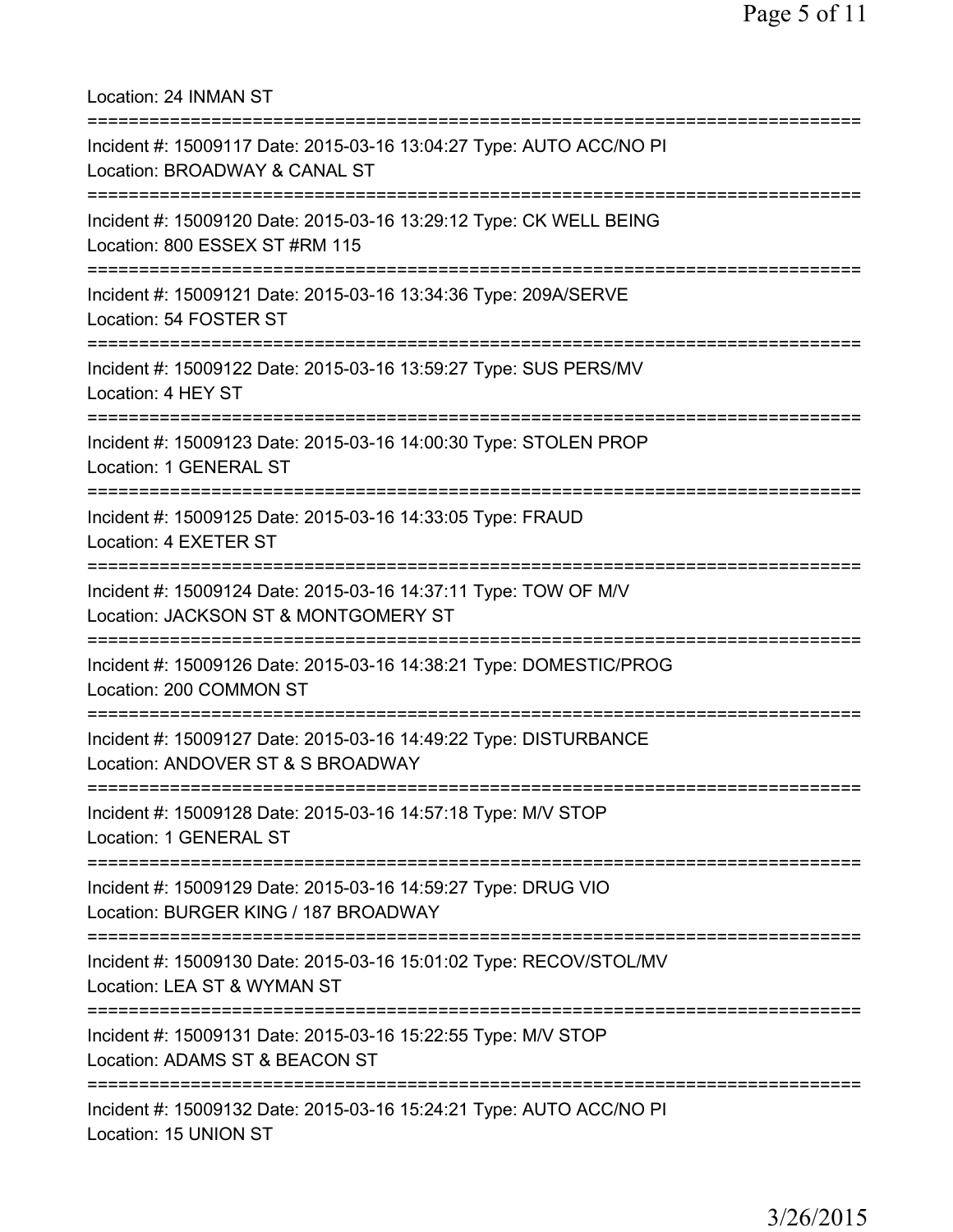| Incident #: 15009133 Date: 2015-03-16 15:33:07 Type: SUS PERS/MV<br>Location: 205 BROADWAY                                 |
|----------------------------------------------------------------------------------------------------------------------------|
| Incident #: 15009137 Date: 2015-03-16 15:42:40 Type: LIC PLATE STO<br>Location: 32 TREMONT ST                              |
| Incident #: 15009134 Date: 2015-03-16 15:43:26 Type: CK WELL BEING<br>Location: GARFIELD ST & INMAN ST                     |
| Incident #: 15009135 Date: 2015-03-16 15:49:21 Type: CK WELL BEING<br>Location: 200 COMMON ST                              |
| Incident #: 15009136 Date: 2015-03-16 16:07:08 Type: AUTO ACC/NO PI<br>Location: 61 WHITE ST                               |
| Incident #: 15009138 Date: 2015-03-16 16:21:48 Type: INVESTIGATION<br>Location: 77 ESSEX ST                                |
| Incident #: 15009139 Date: 2015-03-16 16:25:49 Type: DRUG VIO<br>Location: 3 COMMUNITY AV<br>:============                 |
| Incident #: 15009140 Date: 2015-03-16 16:29:57 Type: ALARM/HOLD<br>Location: MERRIMACK MEDICAL CENTER / 25 MARSTON ST #304 |
| Incident #: 15009141 Date: 2015-03-16 16:42:23 Type: ALARM/BURG<br>Location: 293 LOWELL ST                                 |
| Incident #: 15009142 Date: 2015-03-16 16:47:18 Type: MISSING PERS<br>Location: 123 DRACUT ST                               |
| Incident #: 15009146 Date: 2015-03-16 16:57:51 Type: LIC PLATE STO<br>Location: 1 GENERAL ST                               |
| Incident #: 15009143 Date: 2015-03-16 17:02:58 Type: ALARM/BURG<br>Location: 412 HAMPSHIRE ST                              |
| Incident #: 15009144 Date: 2015-03-16 17:06:54 Type: AUTO ACC/PED<br>Location: 123 LAWRENCE ST                             |
| Incident #: 15009148 Date: 2015-03-16 17:10:45 Type: SUS PERS/MV<br>Location: 6 LAKE ST                                    |
|                                                                                                                            |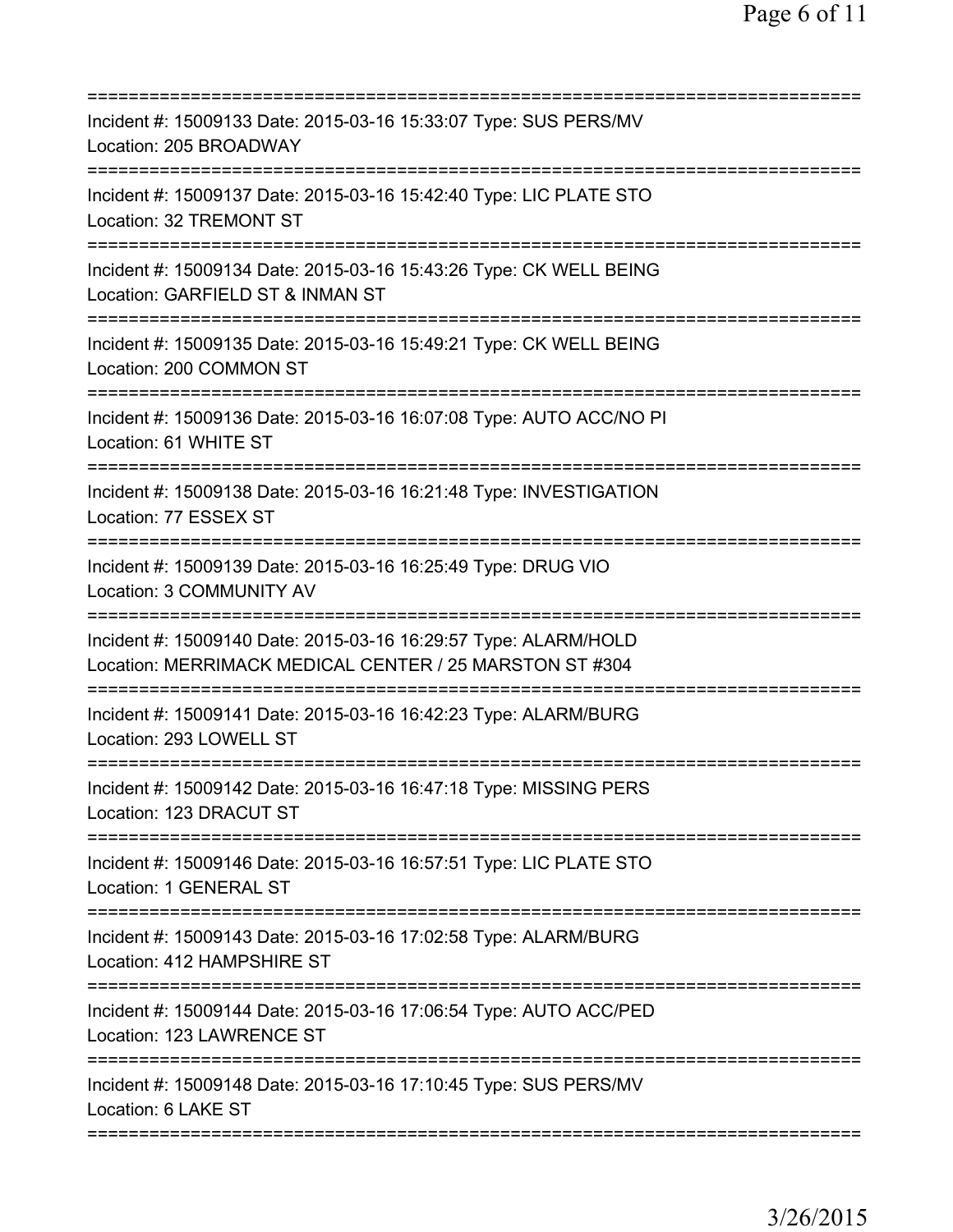| Incident #: 15009145 Date: 2015-03-16 17:10:58 Type: ALARM/BURG<br>Location: BUDDY ELECTRIC / 67 S BROADWAY                    |
|--------------------------------------------------------------------------------------------------------------------------------|
| Incident #: 15009147 Date: 2015-03-16 17:11:57 Type: FIGHT<br>Location: 15 UNION ST                                            |
| Incident #: 15009149 Date: 2015-03-16 17:14:33 Type: MAN DOWN<br>Location: 2 BENNINGTON ST<br>================================ |
| Incident #: 15009150 Date: 2015-03-16 17:28:18 Type: M/V STOP<br>Location: AMESBURY ST & LOWELL ST<br>=============            |
| Incident #: 15009151 Date: 2015-03-16 17:37:47 Type: AUTO ACC/NO PI<br>Location: 344 S UNION ST                                |
| Incident #: 15009152 Date: 2015-03-16 17:38:06 Type: HIT & RUN M/V<br>Location: 150 PARK ST                                    |
| Incident #: 15009153 Date: 2015-03-16 17:43:21 Type: M/V STOP<br>Location: E HAVERHILL ST & FERRY ST                           |
| Incident #: 15009154 Date: 2015-03-16 17:45:48 Type: DISTURBANCE<br>Location: 14 JUNIPER ST FL 1                               |
| Incident #: 15009155 Date: 2015-03-16 17:51:23 Type: NEIGHBOR PROB<br>Location: 3 KINGSTON ST #2                               |
| ====================<br>Incident #: 15009156 Date: 2015-03-16 17:53:51 Type: M/V STOP<br>Location: MARSTON ST & GENERAL        |
| Incident #: 15009157 Date: 2015-03-16 17:58:41 Type: UNKNOWN PROB<br>Location: 8 E LAUREL ST                                   |
| Incident #: 15009158 Date: 2015-03-16 17:58:51 Type: HIT & RUN M/V<br>Location: 95 E HAVERHILL ST                              |
| Incident #: 15009159 Date: 2015-03-16 18:07:14 Type: ALARM/BURG<br>Location: 19 HAMILTON ST                                    |
| Incident #: 15009160 Date: 2015-03-16 18:07:57 Type: M/V STOP<br>Location: FERRY ST & KATHERINE ST                             |
| Incident #: 15009161 Date: 2015-03-16 18:30:34 Type: M/V STOP                                                                  |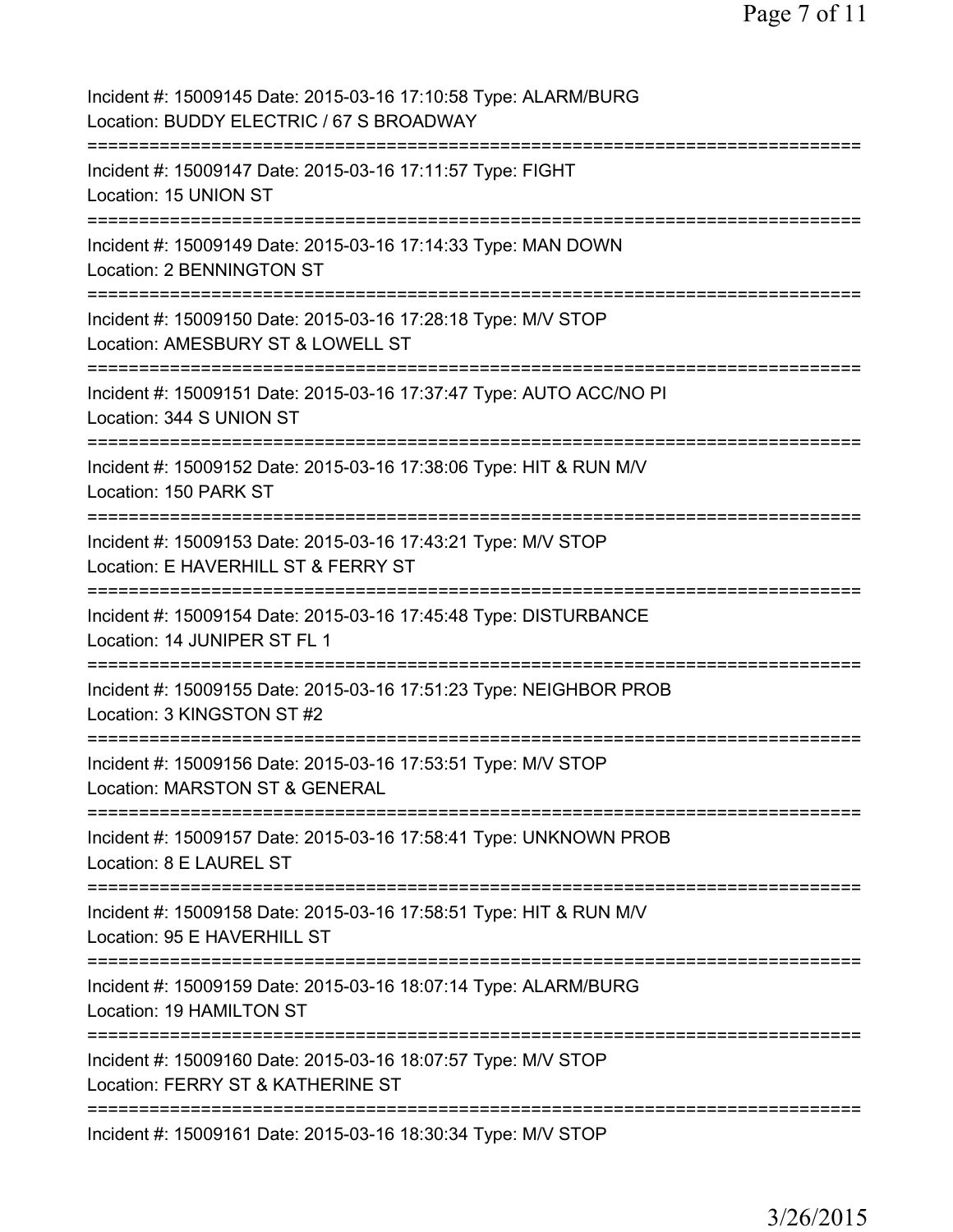| Location: AMESBURY ST & ESSEX ST                                                                                                        |
|-----------------------------------------------------------------------------------------------------------------------------------------|
| Incident #: 15009162 Date: 2015-03-16 18:34:50 Type: M/V STOP<br>Location: 73 WINTHROP AV                                               |
| Incident #: 15009163 Date: 2015-03-16 18:43:28 Type: M/V STOP<br>Location: METHUEN ST & UNION ST<br>=================================== |
| Incident #: 15009165 Date: 2015-03-16 18:45:11 Type: DISORDERLY<br>Location: 153 BEACON AV                                              |
| ==========================<br>Incident #: 15009164 Date: 2015-03-16 18:45:12 Type: M/V STOP<br><b>Location: BROOKLINE ST</b>            |
| :=========================<br>Incident #: 15009166 Date: 2015-03-16 18:49:48 Type: NOISE ORD<br>Location: 190 JACKSON ST                |
| Incident #: 15009167 Date: 2015-03-16 18:52:51 Type: M/V STOP<br>Location: FERRY ST & SUMNER AV                                         |
| Incident #: 15009168 Date: 2015-03-16 18:55:39 Type: M/V STOP<br>Location: 73 WINTHROP AV                                               |
| Incident #: 15009169 Date: 2015-03-16 19:11:33 Type: MEDIC SUPPORT<br>Location: FERRY ST & SUMNER AV                                    |
| Incident #: 15009170 Date: 2015-03-16 19:15:26 Type: M/V STOP<br>Location: E HAVERHILL ST & HAMILTON ST                                 |
| Incident #: 15009171 Date: 2015-03-16 19:23:38 Type: INVESTIGATION<br>Location: 153 BEACON AV #7                                        |
| Incident #: 15009172 Date: 2015-03-16 19:25:55 Type: A&B PAST<br>Location: CESAR REST / 99 ESSEX ST                                     |
| Incident #: 15009173 Date: 2015-03-16 19:29:23 Type: TOW/REPOSSED<br>Location: 116 NEWTON ST                                            |
| ====================<br>Incident #: 15009174 Date: 2015-03-16 19:42:28 Type: M/V STOP<br>Location: E HAVERHILL ST                       |
| Incident #: 15009175 Date: 2015-03-16 19:49:56 Type: M/V STOP<br>Location: BERKELEY ST & JACKSON ST                                     |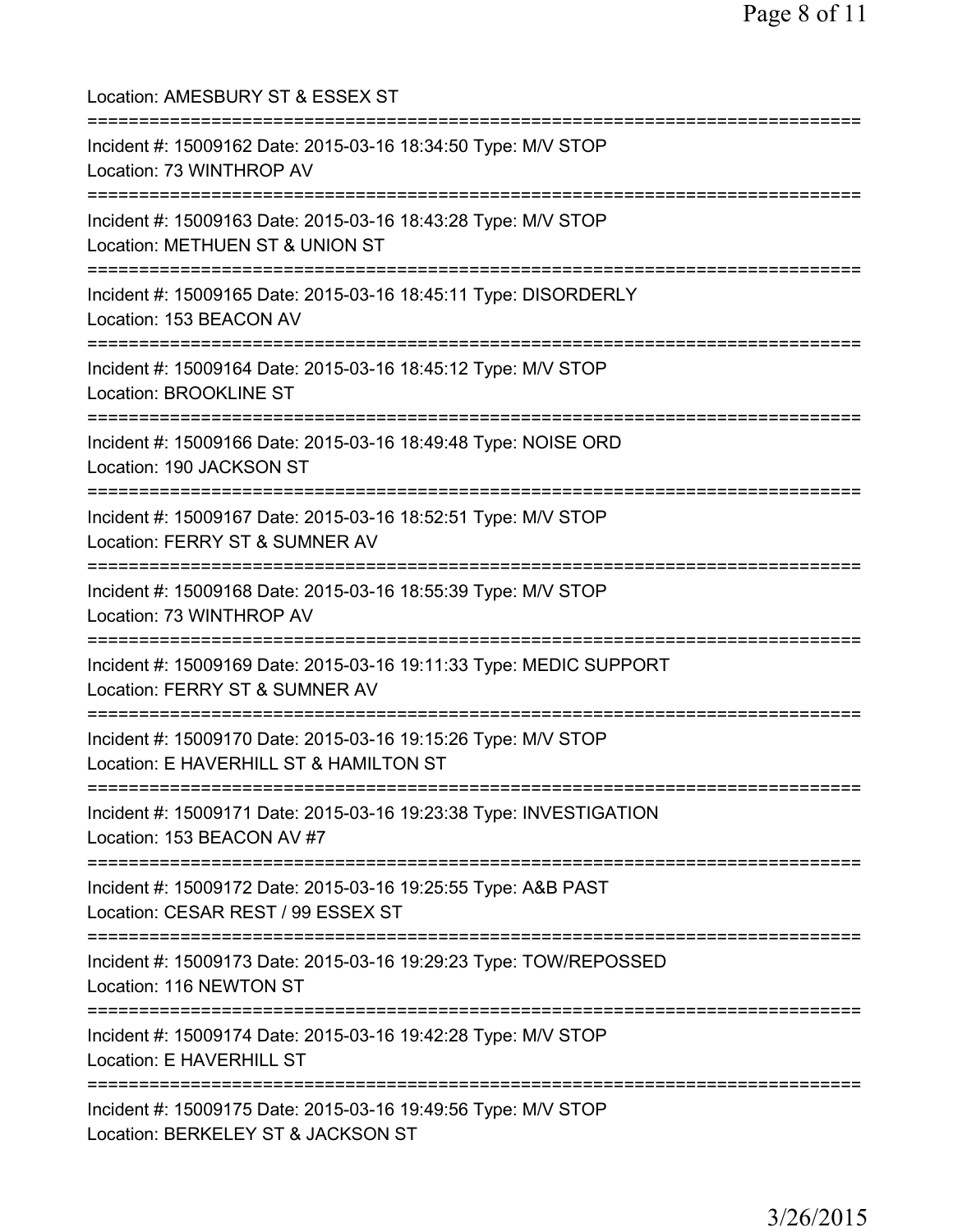| Incident #: 15009176 Date: 2015-03-16 19:55:26 Type: B&E/MV/PAST<br>Location: 118 PHILLIPS ST                                                                                                           |
|---------------------------------------------------------------------------------------------------------------------------------------------------------------------------------------------------------|
| Incident #: 15009177 Date: 2015-03-16 20:04:33 Type: M/V STOP<br>Location: BERKELEY ST & E HAVERHILL ST                                                                                                 |
| Incident #: 15009178 Date: 2015-03-16 20:16:49 Type: AUTO ACC/NO PI<br>Location: BRADFORD ST & BROADWAY                                                                                                 |
| Incident #: 15009179 Date: 2015-03-16 20:21:32 Type: MAN DOWN<br>Location: LAWRENCE ST & OAK ST<br>=========================                                                                            |
| Incident #: 15009180 Date: 2015-03-16 20:30:10 Type: TOW OF M/V<br>Location: 48 EVERETT ST                                                                                                              |
| Incident #: 15009181 Date: 2015-03-16 20:35:12 Type: M/V STOP<br>Location: BROADWAY & WATER ST                                                                                                          |
| ==========================<br>:===========<br>Incident #: 15009182 Date: 2015-03-16 20:35:18 Type: UNWANTEDGUEST<br>Location: HAYES TAVERN INC / 167 S UNION ST<br>==================================== |
| Incident #: 15009183 Date: 2015-03-16 20:52:17 Type: M/V STOP<br><b>Location: FALLS BRIDGE</b>                                                                                                          |
| Incident #: 15009184 Date: 2015-03-16 20:55:07 Type: ALARM/BURG<br>Location: HEAD START / 62 PARK ST                                                                                                    |
| Incident #: 15009185 Date: 2015-03-16 21:12:03 Type: LOCKOUT<br>Location: 4 BERNARD AV                                                                                                                  |
| Incident #: 15009186 Date: 2015-03-16 21:13:40 Type: FIGHT<br>Location: ACTON ST & BROADWAY                                                                                                             |
| Incident #: 15009187 Date: 2015-03-16 21:13:56 Type: FIGHT<br>Location: 348 BROADWAY                                                                                                                    |
| Incident #: 15009188 Date: 2015-03-16 21:25:12 Type: DOMESTIC/PROG<br>Location: 490 HAMPSHIRE ST #606 FL 6                                                                                              |
| ===============================<br>Incident #: 15009189 Date: 2015-03-16 21:26:08 Type: INVESTIGATION<br>Location: 30B MELROSE ST                                                                       |
|                                                                                                                                                                                                         |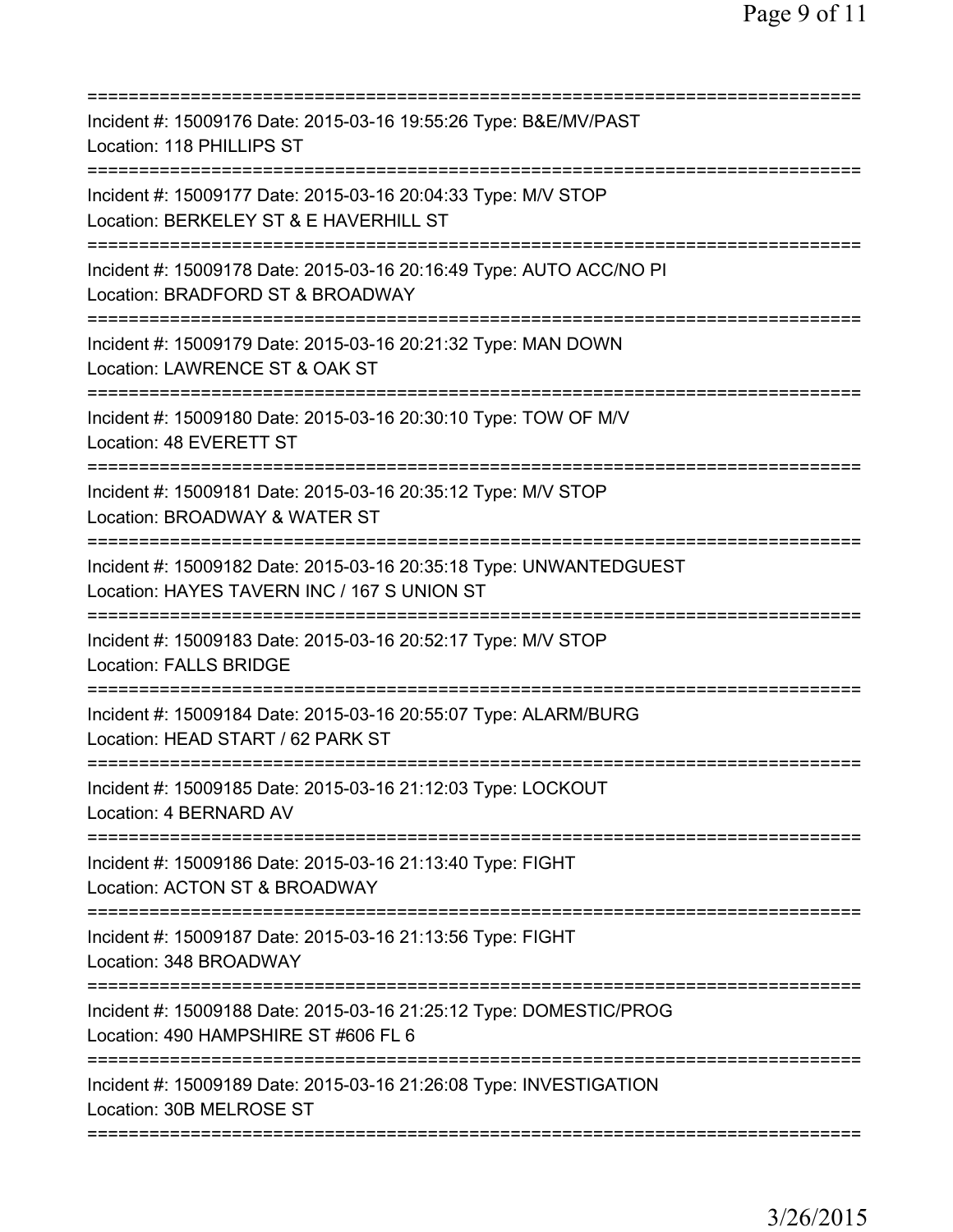| Incident #: 15009190 Date: 2015-03-16 21:39:23 Type: M/V STOP<br>Location: 40 LAWRENCE ST                                                                           |
|---------------------------------------------------------------------------------------------------------------------------------------------------------------------|
| =============<br>====================<br>====================<br>Incident #: 15009191 Date: 2015-03-16 21:45:54 Type: M/V STOP<br>Location: BROADWAY & HAVERHILL ST |
| ========================<br>Incident #: 15009192 Date: 2015-03-16 21:50:04 Type: M/V STOP<br>Location: 205 BROADWAY                                                 |
| Incident #: 15009193 Date: 2015-03-16 21:53:12 Type: LARCENY/PROG<br>Location: 239 MT VERNON ST                                                                     |
| Incident #: 15009194 Date: 2015-03-16 22:10:29 Type: M/V STOP<br>Location: HAMPSHIRE ST & LOWELL ST                                                                 |
| ---------------------<br>Incident #: 15009195 Date: 2015-03-16 22:12:37 Type: M/V STOP<br>Location: BURLINGTON ST & MT VERNON ST                                    |
| ==============================<br>Incident #: 15009196 Date: 2015-03-16 22:17:42 Type: M/V STOP<br>Location: MERRIMACK ST & S BROADWAY                              |
| ===========================<br>Incident #: 15009197 Date: 2015-03-16 22:19:29 Type: LARCENY/PAST<br>Location: 160 WINTHROP AV                                       |
| Incident #: 15009198 Date: 2015-03-16 22:22:41 Type: AUTO ACC/PI<br>Location: S BROADWAY & SHATTUCK ST                                                              |
| =============================<br>Incident #: 15009200 Date: 2015-03-16 22:22:46 Type: MISSING PERS<br>Location: 90 LOWELL ST                                        |
| Incident #: 15009199 Date: 2015-03-16 22:31:27 Type: M/V STOP<br>Location: E HAVERHILL ST & FERRY ST                                                                |
| Incident #: 15009201 Date: 2015-03-16 22:49:17 Type: HIT & RUN M/V<br>Location: 519 HAVERHILL ST                                                                    |
| Incident #: 15009202 Date: 2015-03-16 22:51:01 Type: M/V STOP<br>Location: ELM ST & WHITE ST                                                                        |
| Incident #: 15009204 Date: 2015-03-16 22:59:22 Type: SUS PERS/MV<br>Location: SEVEN ELEVEN / 360 BROADWAY                                                           |
| Incident #: 15009203 Date: 2015-03-16 22:59:24 Type: M/V STOP                                                                                                       |